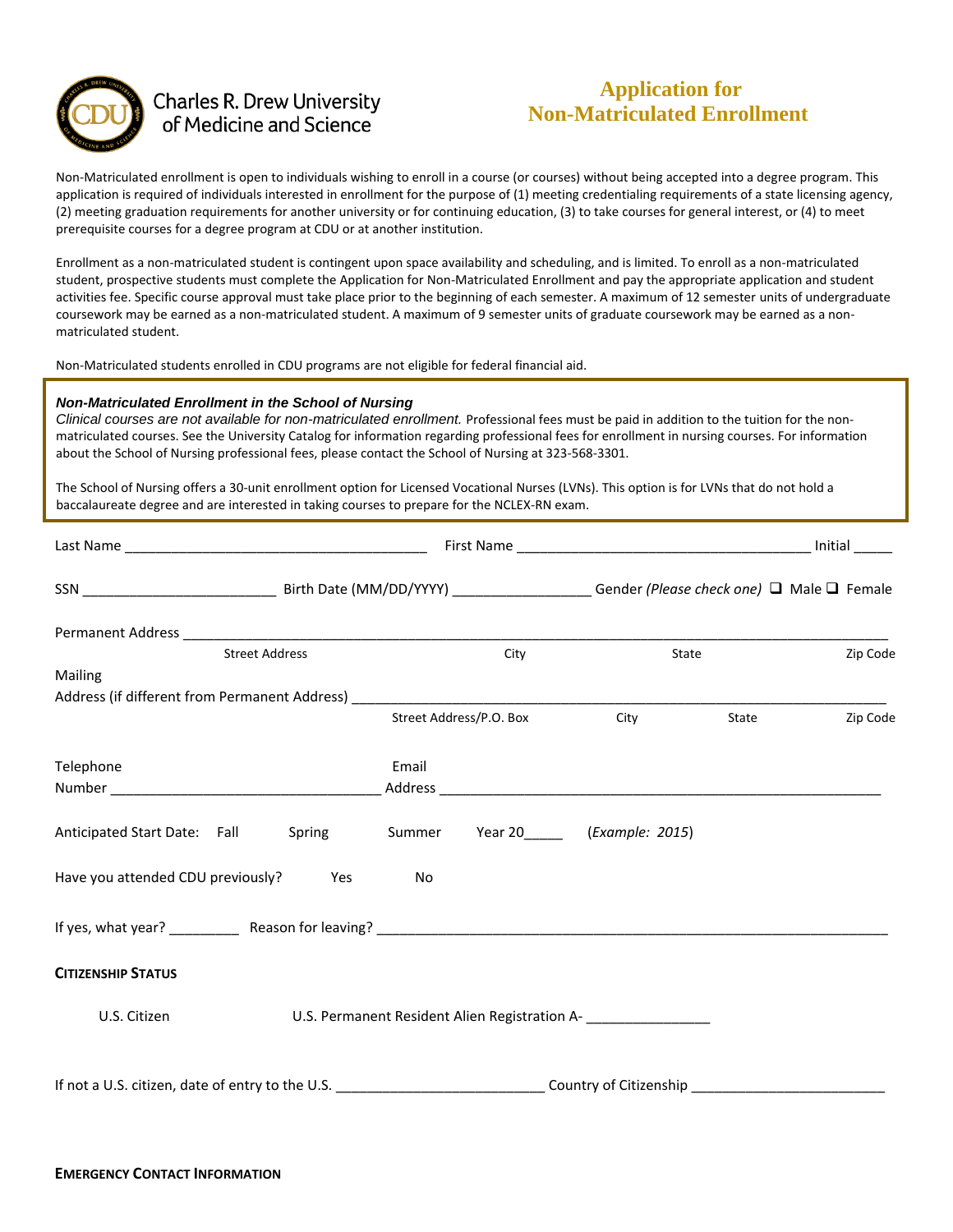| <b>FOR STATISTICAL USE ONLY</b><br>Disclosure of this information is voluntary and will not be used as a factor in the admissions process. |                                                      |         |                                           |                                   |  |
|--------------------------------------------------------------------------------------------------------------------------------------------|------------------------------------------------------|---------|-------------------------------------------|-----------------------------------|--|
| <b>Marital Status:</b>                                                                                                                     | Single                                               | Married | Divorced                                  | Widowed                           |  |
| Ethnicity (check all that apply):                                                                                                          |                                                      |         |                                           |                                   |  |
|                                                                                                                                            | African-American (non-Hispanic)                      |         |                                           | American Indian or Alaskan Native |  |
|                                                                                                                                            | Asian or Pacific Islander<br>Multi-ethnic background |         | Hispanic or Latino<br>White, non-Hispanic |                                   |  |
|                                                                                                                                            |                                                      |         |                                           |                                   |  |
| Nationality:                                                                                                                               |                                                      |         |                                           |                                   |  |

Revised 4/20/15 AM

#### **EDUCATION**

List all colleges/universities you have attended, beginning with the most recent first. Attach additional sheet as needed.

| Name | City/State/Country | From<br>(Mo/Yr) | To<br>(Mo/Yr) | Degree/Program/Major |
|------|--------------------|-----------------|---------------|----------------------|
|      |                    |                 |               |                      |
|      |                    |                 |               |                      |
|      |                    |                 |               |                      |
|      |                    |                 |               |                      |

### **COURSES**

List courses for which you would like to register as a Non-Matriculated student. Note: Enrollment in the requested courses is contingent upon space availability and scheduling.

| Dept. & Course (ex. BIO 120) | Course Title | Units |
|------------------------------|--------------|-------|
|                              |              |       |
|                              |              |       |
|                              |              |       |

Note: For ICD-10-CM Training, applicants must have completed Anatomy & Physiology, Medical Terminology and be ICD-9 certified.

### **CERTIFICATION/SIGNATURE**

I certify that all information provided on this application is complete and accurate. I understand that falsification, misrepresentation, or omission of information on this application and/or my credentials may result in the denial or revocation of admission, including dismissal from Charles R. Drew University of Medicine and Science.